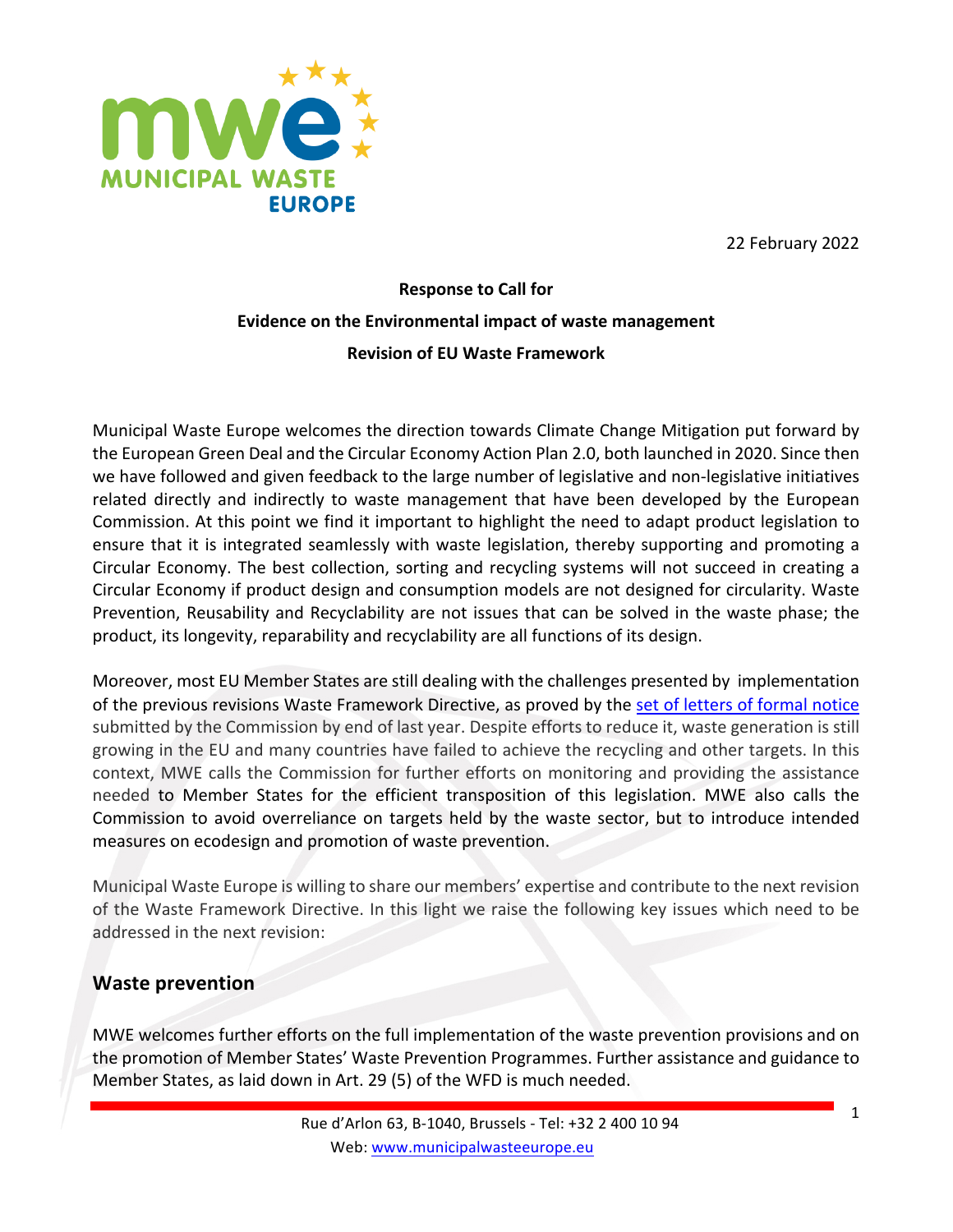

We particularly welcome the Commission's efforts on addressing food waste prevention but would like to recall that focus is especially needed on e-waste, textile waste and bulky waste both from the perspective of repair and reuse and to eliminate illegal shipments.

### **Bulky waste**

A significant omission in the 'Call for Evidence for an Impact Assessment' is attention to bulky waste. In the WFD currently in force, bulky waste is barely defined or considered whereas it represents a significant percentage of municipal waste, the principal source of waste for reuse and when not separately collected or treated, a significant percentage of landfilled waste. It is an area that MWE members expect to see addressed in this current revision. We particularly refer to wood, furniture and mattresses.

The composition and amount of bulky waste may vary across the EU, as it depends on consumer behaviours and socio-economic aspects (e.g. higher or lower tendency to do domestic renovations) and the overall waste management structure itself (e.g. bin sizes, available space and acceptance criteria at the civic amenity sites). However, data reveals that there is still an untapped potential in bulky waste to boost waste prevention through preparation-for-reuse and reuse. By way of example, the municipality of Kristianstad (Scania, Sweden, 86,000 inhabitants) alone received 15,760 tonnes of bulky waste (7,610 tonnes with garden waste excluded) out of a total of 42,390 tonnes of municipal waste in its civic amenity sites in 2019. This is equal to 37% of the municipal waste generated. A study from Avfall Sverige in 2018<sup>1</sup> ("picking analyses") showed that as much as 18% by weight of the bulky waste consisted of products with a sufficiently high resale value to be able to be reused commercially, at a flea market or in a traditional second-hand shop. This shows that more incentives are needed higher up in the waste hierarchy in order to increase waste prevention and re-use concerning bulky waste.

This is not an isolated case in the EU. The trend is the same in Norway. An assessment by Miljødirektoratet suggests a potential of 80,000 tonnes of bulky waste from households alone that could be reused. Furniture from public sector is also an untapped potential estimated to 15,000 tonnes*.*

In The Netherlands about 30% of household waste is considered bulky waste. And in Vienna (Austria) approximately 8-10% of the mixed municipal waste can be considered as bulky waste as well. Further, an analysis of bulky waste in Vienna last year led to following results: aprox. 50% wood for energy recovery, 20% upholstered furniture, 10% wood for recycling, 9% home textiles and mattresses, 1%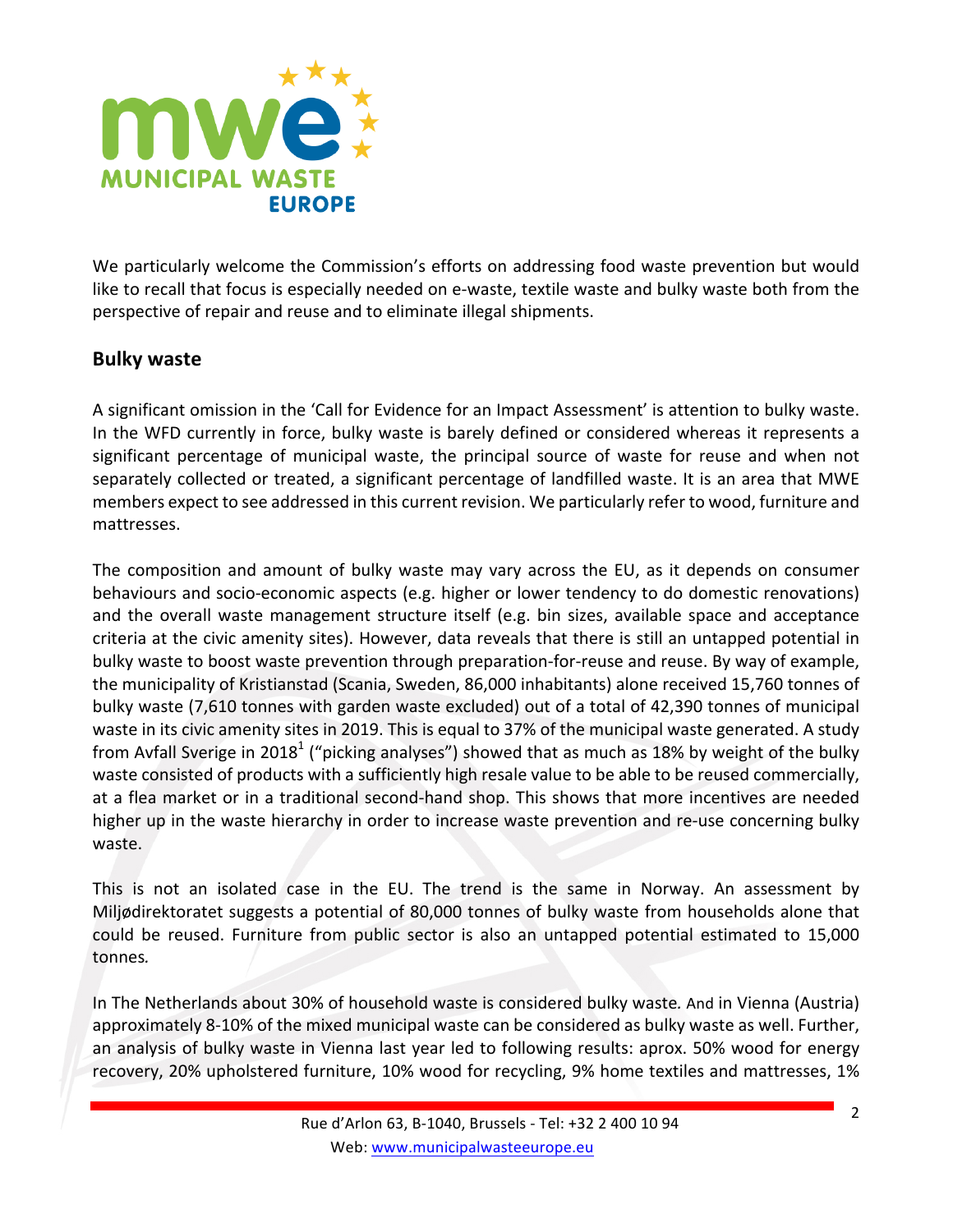

metals, 10% other. MWE welcomes the fact that textiles are already in the Commission's agenda, however, wood, furniture and mattresses are still out of the European discussion.

If the Commission is determined to decrease EU waste generation, residual waste and landfill, addressing bulky waste will be very effective. However, as bulky waste is a part of municipal waste, we believe that it is already covered by the targets for municipal waste. Having said that, setting requirements for separate collection of bulky waste at civic amenity sites could possibly be considered. At this stage, MWE calls on the European Commission to analyses the state-of-play of bulky waste in the EU and consider further assistance to Member States on waste prevention and recycling solutions for bulky waste (furniture, wood and mattresses).

 $^{1}$ Report 2018: 29 Potential for increased reuse - case study recycling centres.

#### **Preparation-for-reuse, reuse and recycling**

The existing definitions of reuse and preparing-for-reuse should be reconsidered in order to make both definitions more coherent with each other. While reuse refers to products and components that have not become waste, preparing-for-reuse solely refers to the preparation of wasted products and components for being re-used afterwards.

In terms of targets, MWE calls on the Commission to establish separate targets for the preparationfor-reuse and recycling. Targets for preparation-for-reuse must be relevant to the local (municipal) generation of bulky waste and use simple, specific and measurable indicators to enable calculation of the target and implementation of the measure. In MWE's opinion, separating the preparation for reuse and recycling targets will incentivise and facilitate the prevention of residual waste.

Yet, it is important to mention that MWE does not recommend targets for reuse as this would actually bring practical unfeasibility and failure rather than a significant step towards waste prevention.

The same obligations for separate collection as well as targets for reuse and recycling must be applied to Commerce and Industry including Construction in the ongoing revision. Municipal Waste is only 10% of total waste generation in any country therefore addressing only Municipal Waste in the EU Waste Framework Directive is to ignore up to 90% of waste.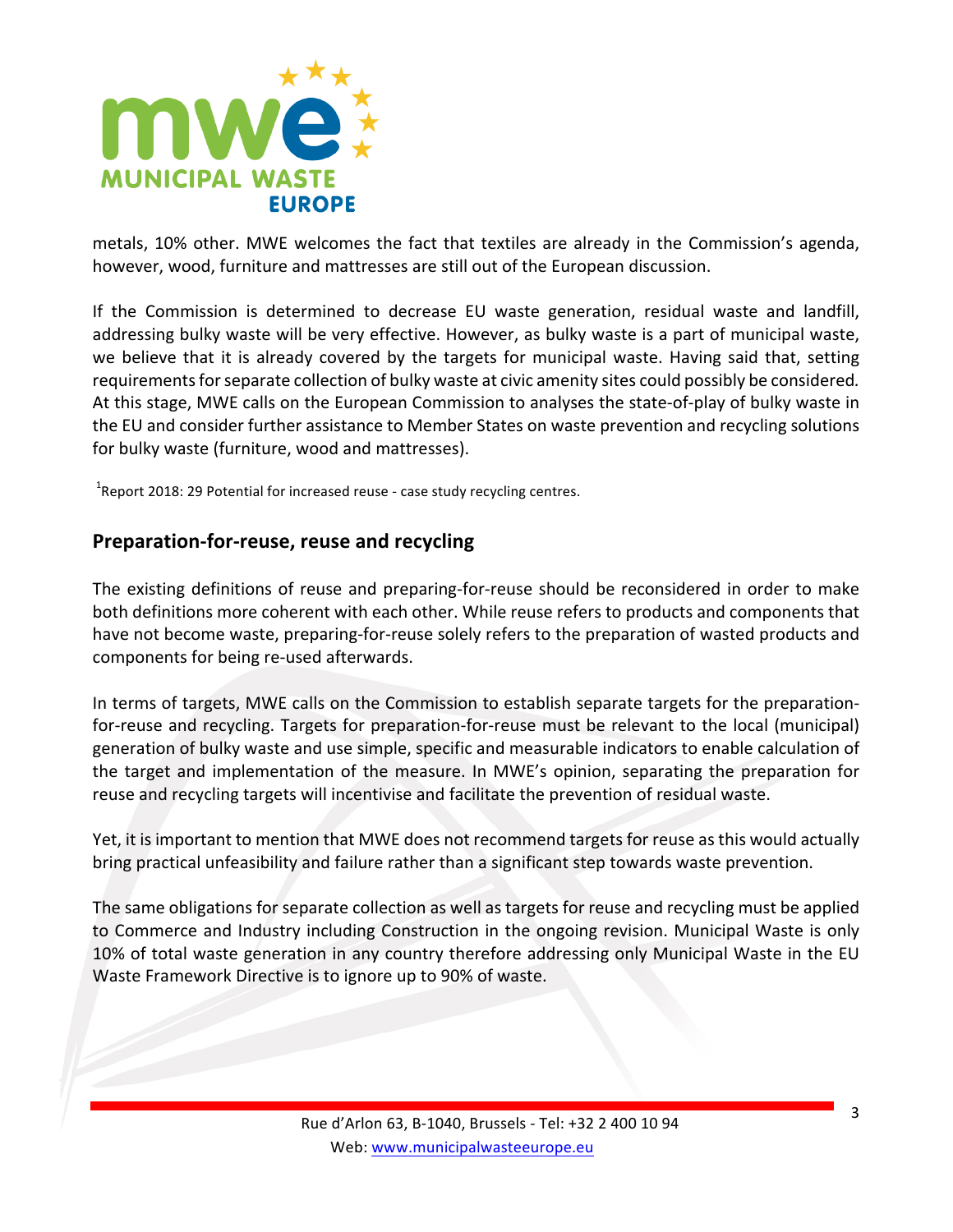

## **Recycling: Targets, Calculation methodology, recycling hierarchy & data collection**

At this stage, it is too soon to determine if the calculation methodology defined in the current version of the WFD is really helpful or there is need for an update. Some Member States are still working on collecting their first data using this calculation method so there is insufficient information as yet to perform an analysis of whether it is performing its intended function or not.

The WFD does not address 'high quality recycling', nor does it require proof of recycling from the recycling plant to the originator (collector? sorting plant?) of the waste. Linking the WFD to the WSR in this case is of utmost importance for intra-MS, intra-EU and extra-EU shipments and transfers to avoid 'disappearances' of separately collected waste, mostly caused by untraceable brokers and dealers. The quality of recycling is important; this should be addressed in the revision of the WFD and should be based on the concept of cascading. This should include the promotion of 'like to like' recycling and avoid e.g. PET/PE from packaging from being bought up by the textiles industry to produce fast fashion or carpets thereby making it unavailable to the packaging industry.

Data collection and transparency on behalf of all the actors involved in the value chain is a big issue for several Member States. The WFD should take inspiration from those Member States that already have a functioning obligation to report the real recycled quantities back to Municipalities and make a proposal for this to be the case EU wide. This also needs to be applied for Commercial and Industrial Waste whereby both the waste generator and the Competent Authority receive data on the actually recycled quantities directly from the recycling plant.

#### **Landfill, biowaste & residual waste**

The next revision of the WFD (and of the Landfill Directive) should set a landfill ban for both untreated biowaste and treated biowaste (resulting from Mechanical Biological or other similar treatment).

This ban is already established in several EU countries either integrated together with other waste materials with calorific value or isolated. This **landfill ban on biowaste** would incentivise more efficient separate collection of biowaste for recovery, while reducing methane emissions in landfills and thus contributing to the Carbon Neutral goal. This ban has already proved to be a helpful legal tool, for instance, in Germany, Norway and Sweden.

In Germany, the landfilling of untreated and biodegradable municipal waste was banned in 2005. By 2015, this landfill ban in Germany had already led to the avoidance of direct methane emissions from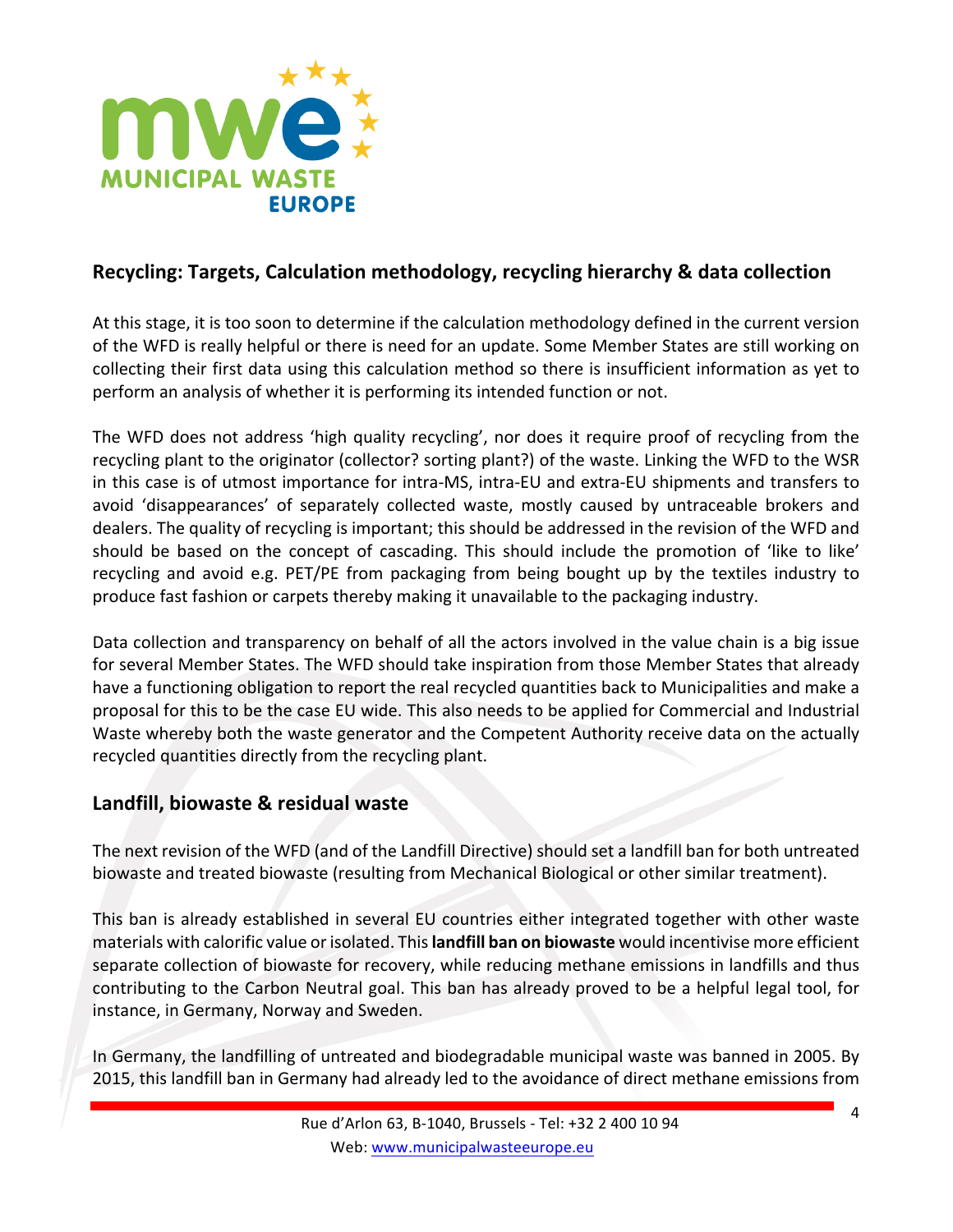

landfills with a climate-damaging effect of around 30 million tonnes of  $CO_{2equ}$  per year. This is equivalent to a reduction of 70 to 80% compared to the reference year 1990. In Norway, there has been a landfill ban on biodegradable waste since 2009, as a consequence it is not possible in practice to landfill unsorted waste (even though there is no ban on this). Thanks to that, the emissions from landfilling has been reduced 2 million tonnes  $CO<sub>2</sub>$  in 1990 to 1,2 million tonnes in 2013 (link). And, in Sweden there has been a ban in place since early 2000 on the landfilling of combustible waste. Both the ban on landfilling of organic and combustible waste has led to a figure of less than 1% of the municipal waste being landfilled.

In Finland and Austria there is a **landfill ban on biowaste and combustible waste** that contain more that 10% (in the case of Finland) and 5% (in the case of Austria) of carbon calculated as TOC/total organic carbon. This includes wood, paper and plastics. Denmark and The Netherlands have also a ban on landfilling of combustible waste.

A **ban on landfilling of untreated household waste** would also incentivise the preferable options established by the waste hierarchy. Landfilling untreated waste is not allowed in Germany (just mentioned above), Denmark, Italy and Portugal. Particularly, in Portugal and Italy there is a landfill ban on separately collected waste, only allowed in justified cases.

#### **Harmonisation of waste collection systems and labelling**

In 2020 the European Green Deal launched an initiative of paramount importance for municipalities: a proposal for a harmonisation of separate waste collection systems. The initiative seeks to contribute to increasing the quantity and quality of waste materials collected while helping citizens to play their part in efficient recycling. However, MWE is concerned about the reach of this 'harmonisation' at EU level as to go further than harmonised labelling which needs to be applied to both products and waste containers, would be counterproductive. Bin colours, logistics and other waste collection decisions are always subject to the local situation and experience demonstrates that they are tailored to each locality. The EU level, even the national level is too distanced from local realities for any harmonisation to be effective. Continuity in the waste management system and communication with waste generators to ensure their understanding is paramount to its success. Introducing repeated and dramatic changes to separate collection systems can undo previous successes by discouraging the waste holders. MWE also argues that any attempt to go beyond harmonised labelling at EU level would not be in line with the subsidiarity principle.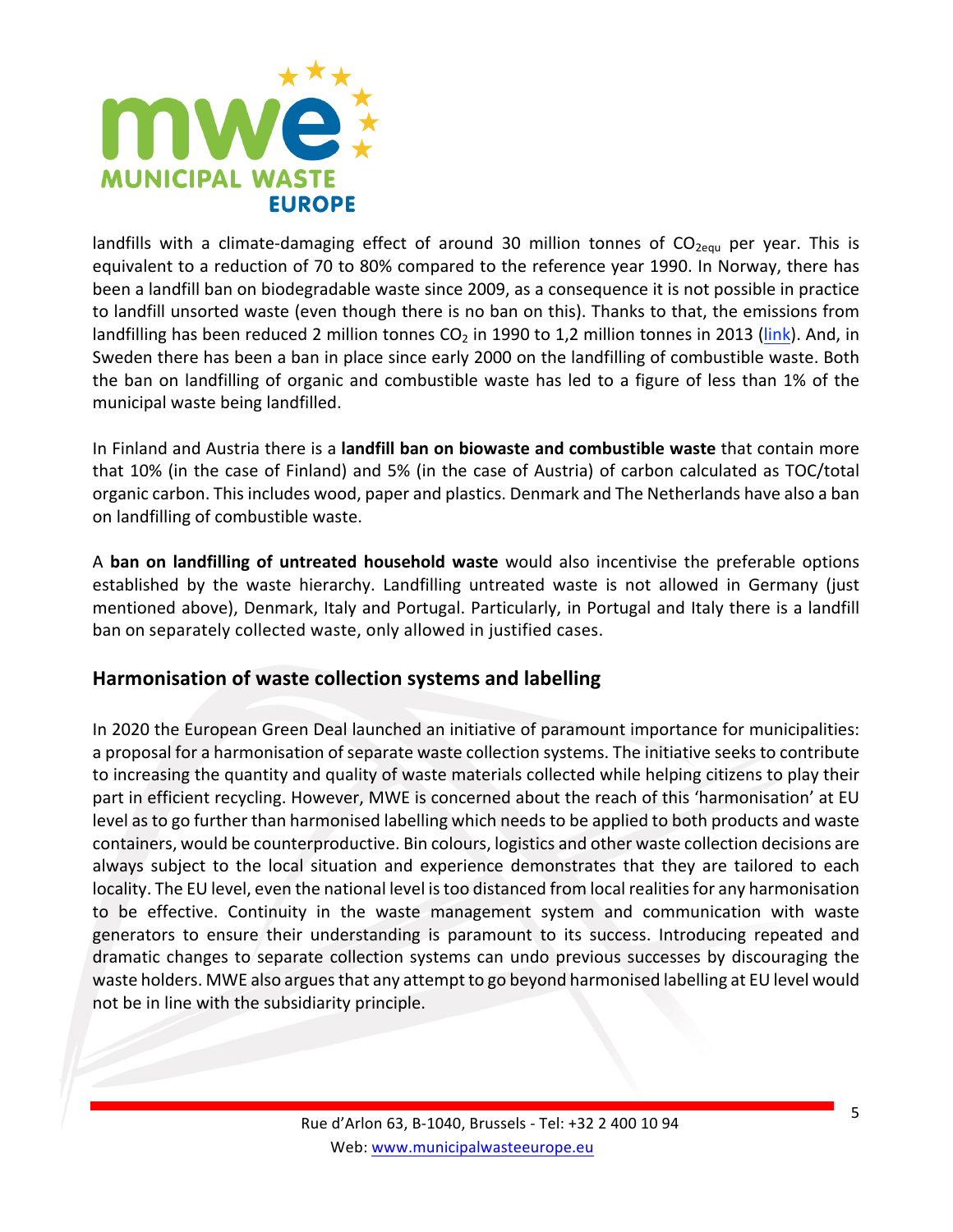

Municipal waste management is a complex and very local issue. Even though efficient waste collection is a key performance indicator in the achievement of a circular economy, local aspects mould what 'optimal' means in practice.

The 'Call for Evidence for an Impact Assessment' suggests that the Commission is considering introducing 'minimum requirements for source segregation and separate collection of waste that facilitates separate collection of used items for re-use and preparation for re-use'. MWE supports efforts to promote reuse and looks forward to contributing to this discussion.

MWE is an active participant in the ongoing study carried out by the Joint Research Centre with regard to this Commission initiative. In this context, we believe that the outcome of this study should translate into recommendations and guidance rather than legislation.

To implement the Green Deal's requirement for harmonisation of separate collection systems, MWE supports the further discussion of the Nordic Pictogram System as the model for an EU-wide harmonised labelling system for products and separate waste collection systems. This is a free, voluntary system that is already being used in all Nordic countries and the Baltic countries, Portugal and non-EU countries are looking at it with interest. It was first implemented in Denmark in 2018 and other Nordic countries began implementation in 2021. Reactions from municipalities, citizens and producers on its use are very positive to date however it is too soon to have collected any reliable data on its effects on quantities and the quality of the waste collected.

#### "Boosting secondary raw material market"

A good separate collection (in quantitative and qualitative terms) and an adequate capacity of recycling, recovery and disposal facilities, are absolutely necessary but not sufficient conditions to close the waste management cycle. The "loop" can only be closed with the return into the production cycles of the material and energy resources present in the waste. Without an adequate demand for secondary raw materials and products obtained from waste recovery, the transition to the circular economy risks not being completed, compromising the great transformation effort of the European industry of waste management. The revision of EU WFD must include measures to support the demand for secondary raw materials.

## **Extended Producer Responsibility**

Extended Producer Responsibility (EPR) schemes are policy tools more and more used by Member States to finance the collection, sorting and recycling of waste. MWE would like underline that no EPR scheme must be established without collaboration with municipalities and other parties involved.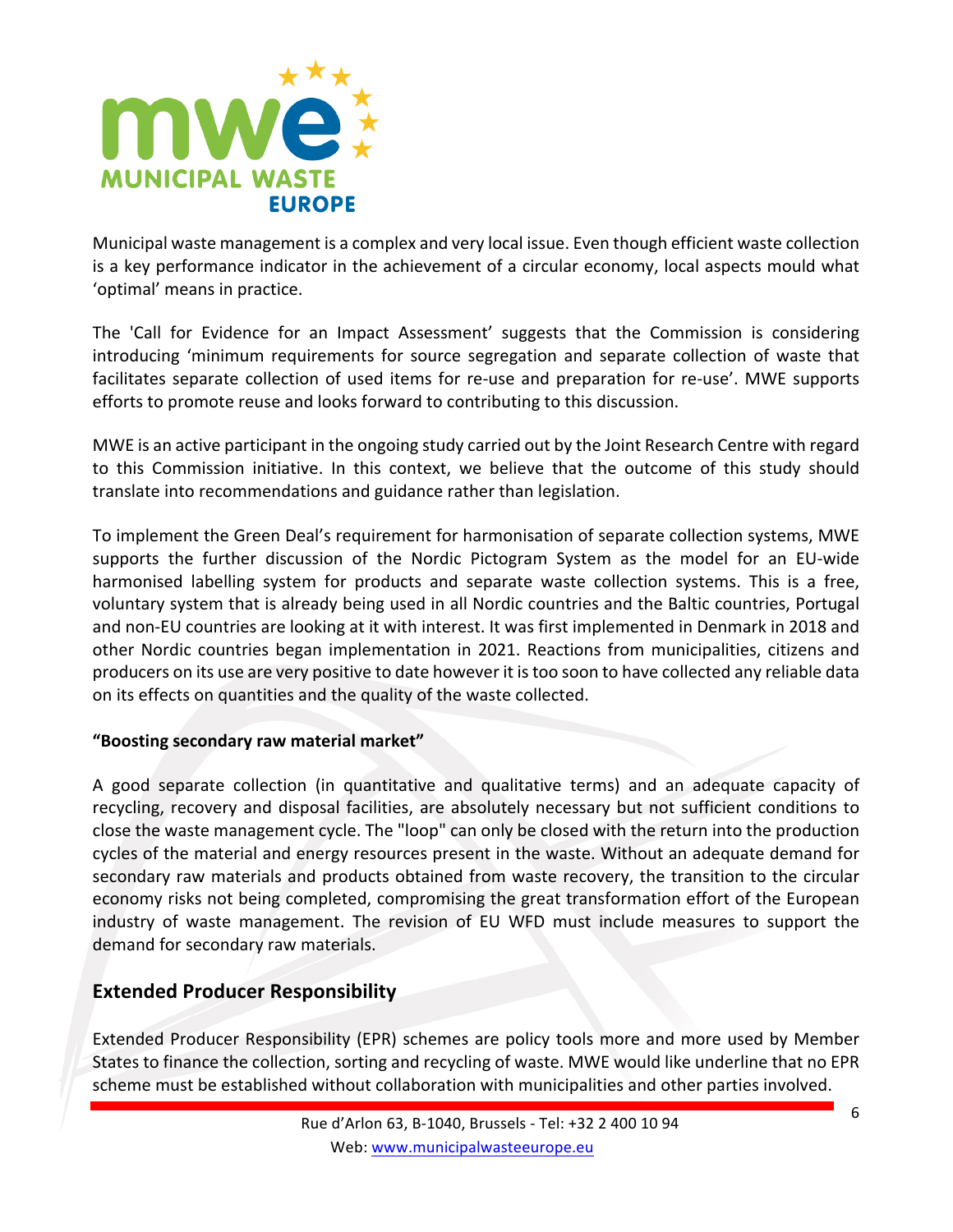

When an EPR scheme is established in a country and in order to completely fulfil the 'Polluter-Pays' Principle, MWE calls on the Commission to revise the WFD by setting out 100% coverage of the cost for collection and treatment of their waste products. This would incentivise that only repairable, reusable and recyclable materials are put on the market. Very importantly, municipal waste collection must be an operational responsibility held by municipalities, given that local public authorities are the closest actor to the citizens and knows well the local challenges.

It is also noteworthy to underline that the cost coverage should not only cover separately collected material and their treatment, but also the share that remains in the residual waste bin, as producers should take their responsibility regardless if their products are separately collected or not once become waste. This would create incentives for them to go beyond legal targets and to constantly improve collection rates. The 'Polluter-Pays' Principle can only be delivered when producers are fully responsible for the total cost. Otherwise EPR remains a dual concept.

Furthermore, while recognising that design for recycling is still underdeveloped in the EU and worldwide, EPR schemes tend to unfortunately drive their resources and efforts to mainly recycling, limiting their action to incorporate waste prevention in their strategies. This is, for example, the case for textile waste, acknowledged by the 'Study on the technical, regulatory, economic and environmental effectiveness of textile fibres recycling' (January, 2022), commissioned by DG GROW. This is a missed opportunity to enhance waste prevention measures. MWE members support the use of eco-modulation of fees to make non-repairable/reusable and non-recyclable materials and products unattractively expensive to the producer and thereby promote design for reuse and recycling. EPR discussions still centre around packaging however the other, more complex product/waste streams should not be forgotten, e.g. WEEE, batteries and soon textiles. As well as addressing prevention in product legislation, a disincentive to placing non-circular products or materials on the market should be included in an extension of the eco-modulation of fees in the ongoing revision of the WFD.

Last but not least, MWE eagerly awaits the expected Commission's guidance on litter clean-up costs and EPR, which are much needed to assist EU Member States on the implementation on the WFD. For more details on how to well-design an EPR scheme, we would like to refer to MWE's position paper on Extended Producer Responsibility published in 2013 and MWE's position on EPR for textiles published in 2021.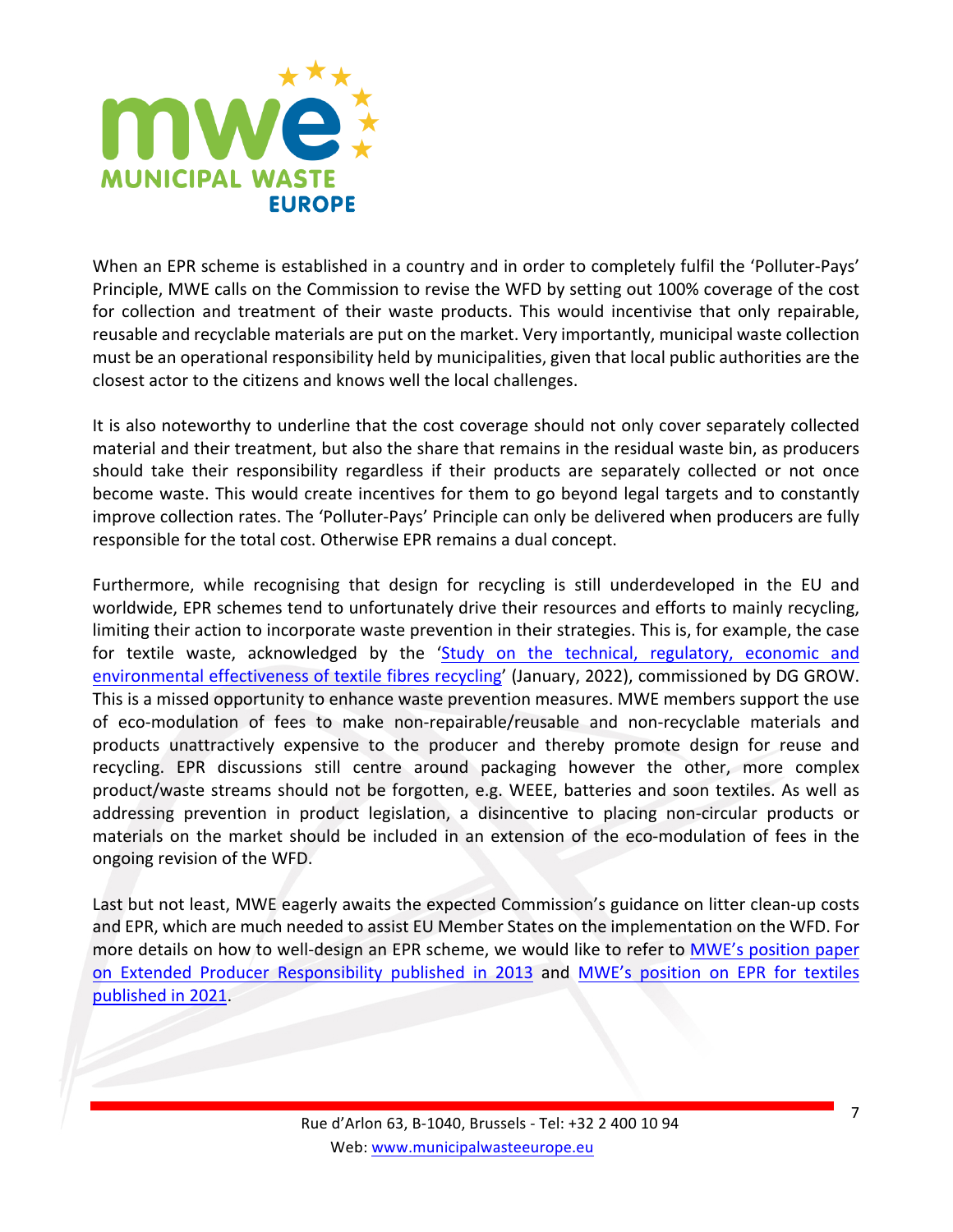

#### **Take-back systems: Concerns on transparency, hierarchy and over-consumption**

A take-back system is one of the existing channels of waste collection, particularly established for ewaste, batteries and clothing in the EU. Take-back systems are often operationally and financially controlled by retailers and manufacturers and consist of getting the product back from the consumer at the end of the life of such a product.

In principle, take-back systems are intended to contribute to a circular economy and achieve EU goals on recycling. However, MWE identifies a common lack of transparency on data of the material collected across the EU, in particular when it comes to take-back systems for textiles. For this reason, MWE calls on the European Commission to include a legal obligation in the revised WFD for producers and retailers to ensure transparency of data reporting to public authorities on the type, volume and fate of the material collected through take-back systems.

In addition to this, if a take-back system is established, this should be made in accordance with the waste hierarchy. And thus, repairable and reusable items should not be diverted to recycling streams and least of all, to waste incineration or landfill within or outside the EU.

Unfortunately, take-back systems may solely turn into a business strategy designed to appeal consumers and foster consumer's loyalty by incentivising them through discount vouchers for new products. This practice does not contribute at all to waste prevention, repair and reuse, on the contrary, it is an incentive to consume new products.

#### **Registration of brokers and dealers**

In the public consultation for the revision of the Waste Shipment Regulation, MWE raised the matter of registration of Brokers and Dealers within the Digital Notification Platform. The current proposed text for the revision of the WSR does not close the loophole that allows unregistered brokers and dealers to trade waste that they have not seen and then disappear without a trace. The result is disappearing waste for recycling and energy recovery, working against the circular economy and promoting illegal waste handling. Obliging all resellers of waste to be registered on the Digital Notification Platform would enable traceability and inspection by the national Regulators. Our full explanation and proposed amendments can be found in our Policy Paper on the Revision of the Waste Shipments Regulation (add hyperlink to the corrected title - from the document). Our request is that our proposals in that paper are also integrated into the WFD revision to ensure the closure of this loophole that is negatively impacting the success of recycling.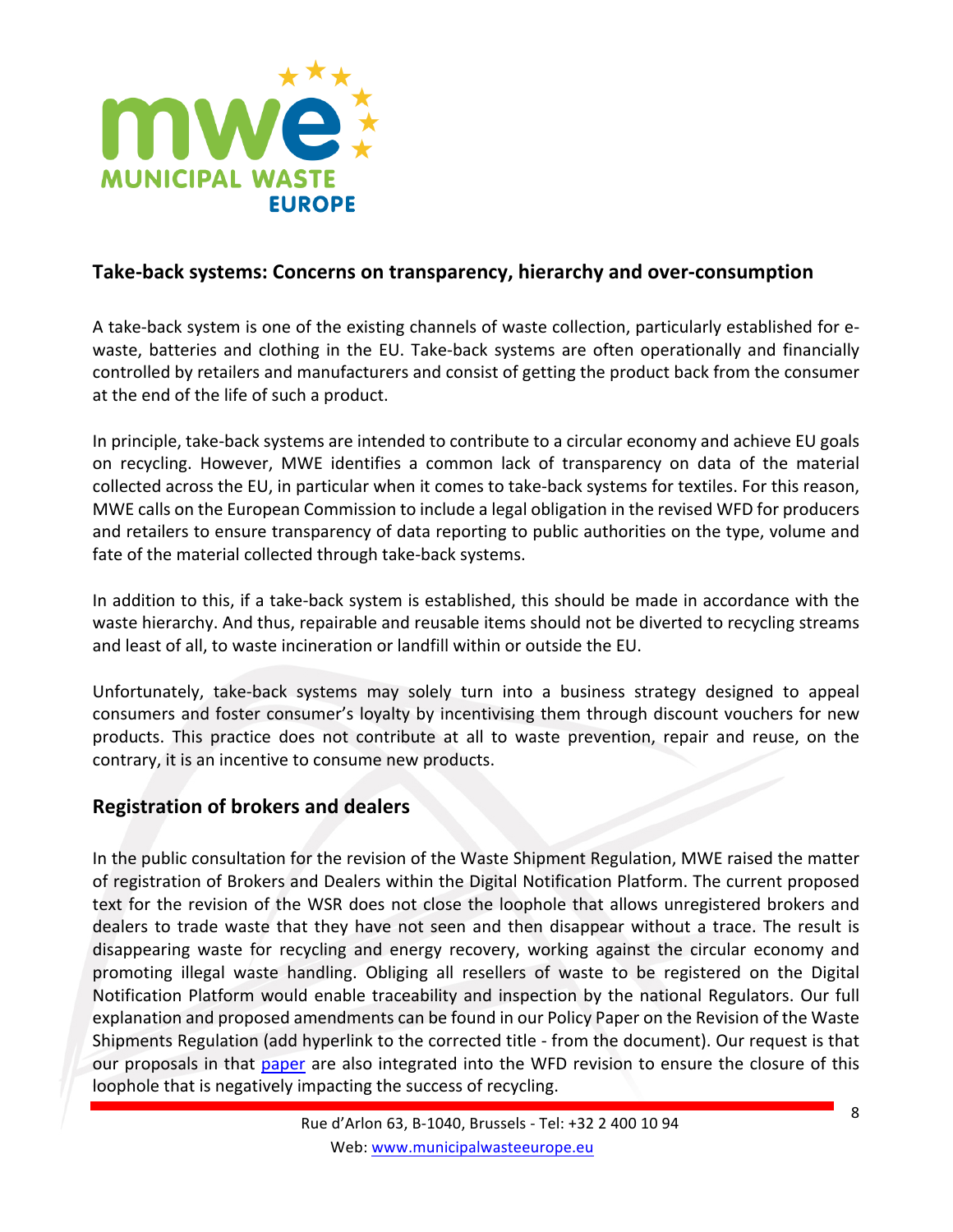

#### **Waste Management Emergency Plans**

The WFD in force fails to integrate any consideration of emergencies and natural phenomena that result in multiple tons of waste which cannot be reused or recycled. Under current legislation there is no obligation for Member States to have a plan in place to deal with the waste from emergencies such as fires, floods, earthquakes, pandemics. Following the destructive floods in Belgium and Germany in the summer of 2021 it is advisable for the WFD to mandate the drafting of a national plan with crossborder cooperation as well as including a requirement for the Commission to draft a guidance document together with Member States on how to manage the waste resulting from emergencies.

We believe this is a necessary preventative measure. Natural catastrophes that unavoidably happen frequently and the still ongoing COVID-19 pandemic have challenged municipalities and their waste management companies.

The German Association of Local Public Utilities (VKU) has informed MWE that, due to the floods affecting Germany in summer 2021, municipalities had to deal with the amount of bulky waste of usually a year only within 3 days. This waste was no longer possible to be recycled given that its bad conditions, and thus it was irremediably sent to waste incineration as the only treatment possible. VKU and other leading German municipal associations have written a discussion paper on needed emergency plans (not only focus on waste management), which can read here.

Austria was also hit by important floods in 2003 and in 2006. Municipalities involved had to provide local storage space for bulky waste (mostly wet furniture and damaged goods) and a logistic over 4 months to slowly integrate this additional waste stream into the ongoing waste flow from municipalities to waste treatment plants. This would double the bulky waste amount in the region in this year.

By way of example to start with, Sweden has a specific manual on municipal emergency preparedness from the Swedish Civil Contingencies Agency. In Sweden the continuous principle is established, meaning that what an authority performs under normal conditions should be planned for how to handle under a crisis and ultimately at war. For example, placing large containers for waste at strategic locations in the municipality instead of curb side collection or landfilling waste instead of incinerating it.